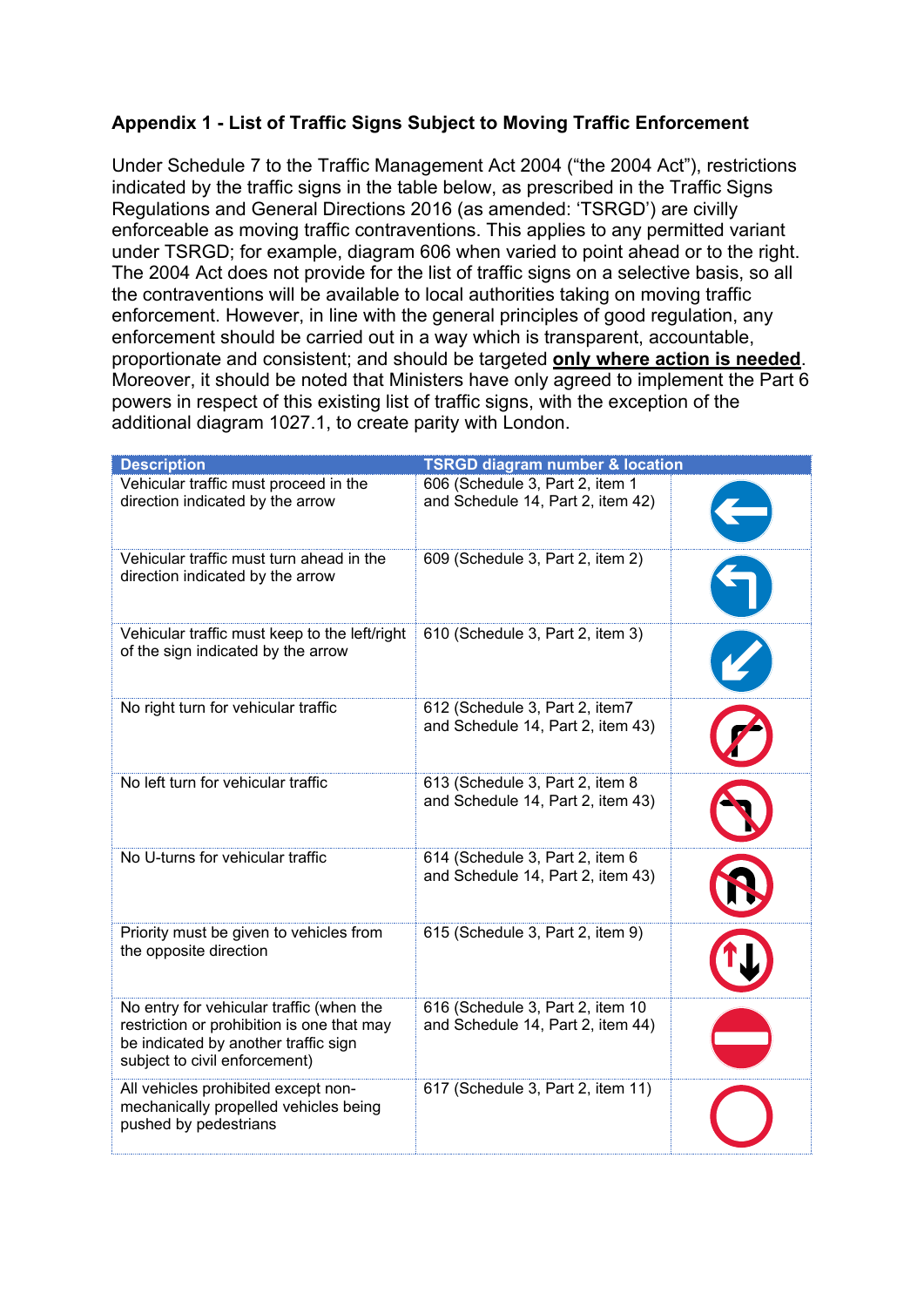| <b>Description</b>                                                                                       | <b>TSRGD diagram number &amp; location</b> |                                                                                                                                             |
|----------------------------------------------------------------------------------------------------------|--------------------------------------------|---------------------------------------------------------------------------------------------------------------------------------------------|
| Entry to and waiting in a pedestrian zone<br>restricted                                                  | 618.3B (Schedule 8, Part 2, item<br>1)     | <b>PEDESTRIAN</b><br><b>ZONE</b><br>No vehicles<br>Mon-Sat<br>10 am - 4 pm<br><b>Except</b><br>and for<br>loading by<br>ω<br>At any<br>time |
| Entry to and waiting in a pedestrian and<br>cycle zone restricted                                        | 618.3C (Schedule 8, Part 2, item<br>2)     | <b>PEDESTRIAN</b><br>and CYCLE<br><b>ZONE</b><br>Mon-Sat<br>10 am - 4 pm<br><b>Except</b><br>and for<br>loading by<br>α<br>At any<br>time   |
| Motor vehicles prohibited                                                                                | 619 (Schedule 3, Part 2, item 12)          |                                                                                                                                             |
| Motor vehicles except solo motor cycles<br>prohibited                                                    | 619.1 (Schedule 3, Part 2, item<br>18)     |                                                                                                                                             |
| Solo motorcycles prohibited                                                                              | 619.2 (Schedule 3, Part 2, item<br>20)     |                                                                                                                                             |
| Goods vehicles exceeding the maximum<br>gross weight indicated on the goods<br>vehicle symbol prohibited | 622.1A (Schedule 3, Part 2, item<br>13)    |                                                                                                                                             |
| One-way traffic                                                                                          | 652 (Schedule 9, Part 4, item 5)           |                                                                                                                                             |